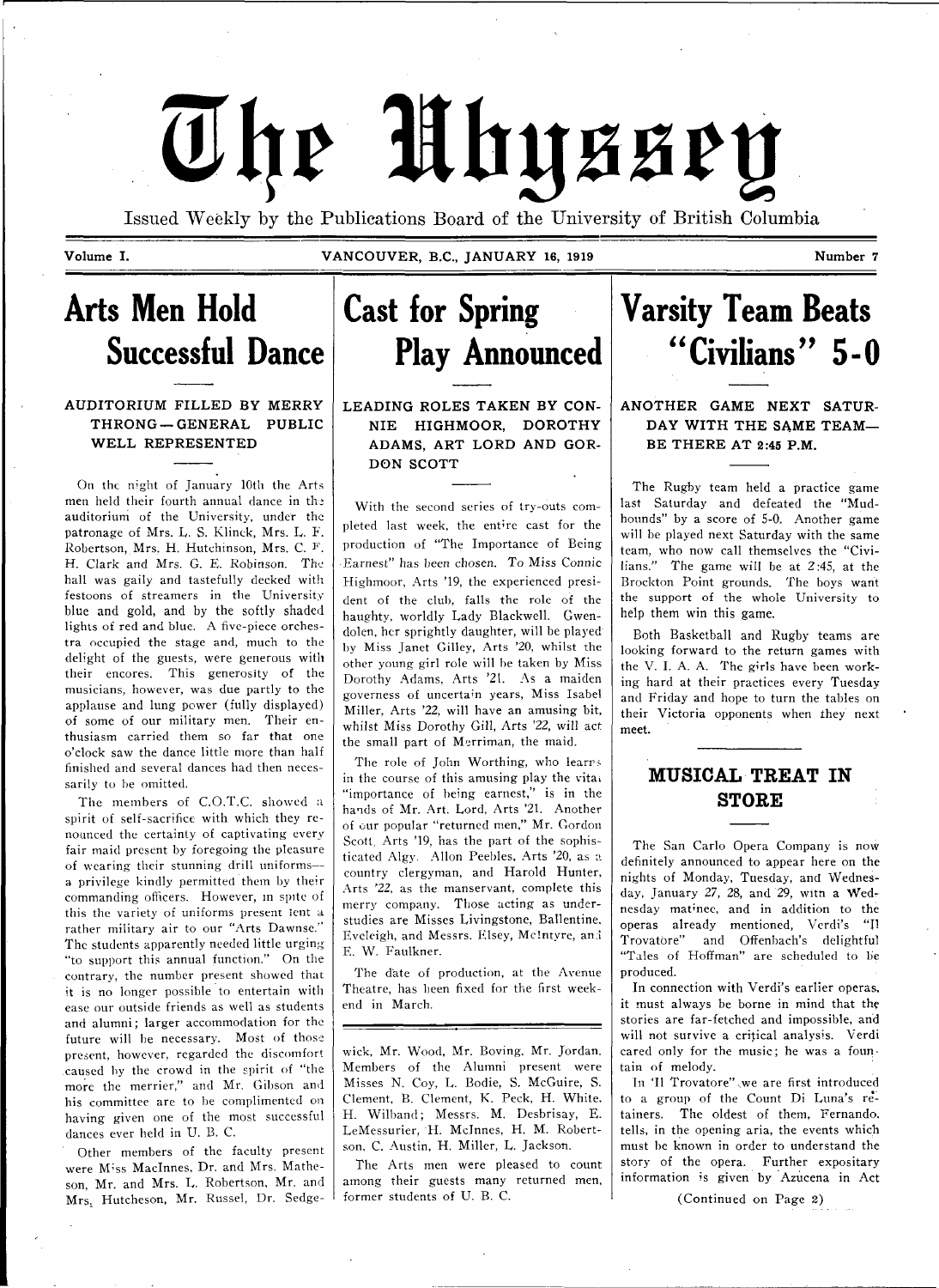### $\boldsymbol{2}$

UBYSSEY JANUARY 16, 1919

Great Demand for Efficient Stenographers START NOW Take a Course at the Oldest and Best Business College Results count—all graduates placed in good positions **The** 

**PITMAN Business College**  Established 1898 **422 RICHARDS STREET Phone, Seymour 9135** 

# "THE NIKKO"

**Japanese Silk Store** 

Headquarters for Christmas and New Year Gifts

**846 GRANVILLE STREET Phone, Sey. 3507** 



Prices Moderate—Values Positive

Thus. Fuster & Cu. Htmitrfi **514 GRANVILLE STREET VANCOUVER, B.C.** 

### **MUSICAL TREAT IN STORE**

(Continued from page 1)

Two, in a powerful aria just after the Anvil Chorus.

"The Tales of Hoffman" is a close rival to the operas of Gilbert and Sullivan; the music is light and tuneful, and yet absolutely first class. Hoffman, upon being rallied by his cheerful companions about his unusually deep fits of gloom, suddenly rouses h'mself, and offers to tell them the story of his three unfortunate love episodes. These stories occupy the next three acts; the last act again shows us Hoffman and his sympathetic companions. There is plenty of excitement in these episodes; in the first one, Hoffman falls in love with a mechanical doll, and is only disillusioned when something goes wrong with the machinery of his beloved Olympia while he is dancing with her, and he is whirled round and round until he faints. In the second one. we have a duel. In the third one, a p'cture comes to life. The principal numbers are Olympia's song, and the Barcarolle of episode two.

# CORRESPONDENTS ANSWERED **ASK CYNICA GAY**

Sometimes letters arrive that even Cynica cannot answer, for example .

Dear Cynica,—Dr. Boggs said in lecture, "There are many people who would not rob their neighbor of a nickel, but who are quite content to be overlooked by the conductor on a crowded street car." Now, Cynica, why did so many of the men blush at this, and why didn't some of the women blush?

Simplicity.

Inquisitive.—Lord has refused to tell us who Gibson meant by "Nellie." We didn't ask Gibson; he is six-foot-nothing and we arc only five-foot-two. Suppose you ask Sutcliffe.

Line Baker paid old U. B. C. a visit last week. He is now discharged from the R. A. F., but has signed on for service in the ranks of the Benedicts' Battalion. May he be happy. Since we saw him last he has all grow'd up and got a cute little moustache 'neverything. He is now house master and teaches Latin in Chesterfield School, North Vancouver.

We got this from the "Manitoban"-Select your birthstone: Freshman, Emerald. Sophomore, Blarney-stone. Junior, Grindstone. Senior, Tombstone.



**H. F. Storry & Co. Tailors** 

**اير.** 

**650 Granville Street Up Stairs** VANCOUVER, B.C.

> **Up Stairs VANCOUVER, B.C.**

Success Business **College Limited B. SCOTT BATON, Principal B.A.,** 

**Corner Main Street and Tenth Avenue VANCOUVER, B.C.** 

Phone, Fairmont **2075** 

# **GIBSON STUDIO Photographers**

**214-18 Blrkt Building Phone, Sey. 3430 Vancouver, B.C.** 

**HARRISO N & CO.**  R. H. SBABROOK, Prop.

**Drawing Instruments and Materials**  Architects', Engineers' and Surveyors' Supplies—Nautical Instruments and Charts **Telephone, Seymour 5826 583 RICHARDS STREET VANCOUVER, B.C.** 

**Delicious Homemade Cakes**  Served at

**YE LITTLE BROWN INN 745 DUNSMUIR STREET** (Around the corner from Drysdale's) **Luncheon, Afternoon Tea, Supper**  License No. 10-2636

# The **YAMAT0**

Direct Importers of Japanese Silk and Fancy Goods

**460 GRANVILLE STREET VANCOUVER, B.C.** 

Phone, Seymour 2288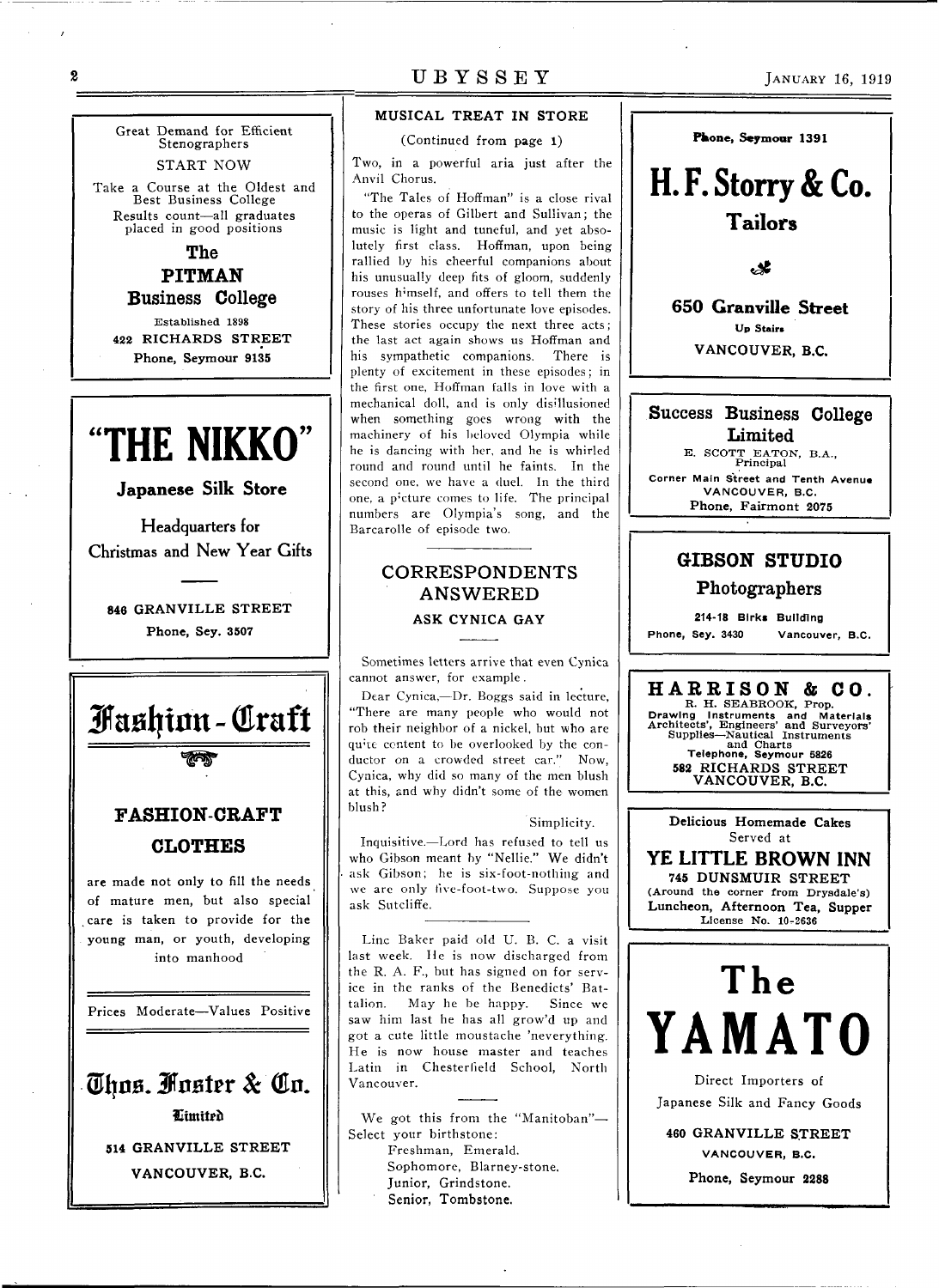# **Economy in Value**

THE LATEST STYLES THE BEST FABRICS THE MOST REASONABLE PRICES **are** three distinct features of our

clothes High-class Furnishings for Men and Young Men

The swellest Ties in B.C.

# The **JONAH PRAT CO.**

**401 HASTINGS ST., WEST** 



# $J_{\rm ANUARY}$  16, 1919 UBYSSEY

# **FACULTY COLUMN**

# **RETURNED SOLDIERS' VOCA-TIONAL WORK**

At the present time all of the Departments of the College of Applied Science are taking an active part in co-operation with the Invalided Soldiers' Commission in the civil re-establishment of returned soldiers.

The Department of Mining and Metallurgy is offering in this connection courses in Assaying and other special subjects, covering 43 hours per week for eight months. The Department of Chemistry is giving lectures and laboratory work in connection with these courses in Mining.

Temporary buildings of light construction have provided room for the expansion of the work carried on in the Department of Mechanical Engineering. Garage mechanics, gasoline engine operators and chauffeurs are trained in a new garage, which will accommodate forty men at one time. Various models of engines and cars provide equipment for the shop work.

A well-equipped machine shop, accommodating twenty-five men, provides training for general machinists.

The electrical equipment is sufficient to give the students excellent training in the care of electrical machinery; supplies and fittings are used on practical wiring and installation problems to the extent that the men taking the course as General Eleetricians are thoroughly familiar with their uses.

In the course for Steam Engineers the work is done partly in the lecture room, partly in the laboratory, and partly in steam power plants throughout the city of Vancouver. The men taking this course have no trouble in passing the British Columbia examinations allowing them to take 'charge of the various classes of plants.

Motion Picture Operators are trained in co-operation with the local union. The student spends one-half of his time at the University taking electrical and optical work and the ether half at local theatres.

Classes in Machanical Draughting, Ship Draughting, Commercial Telegraphy and Forestry have begun, and classes in various other lines of employment will no doubt he inaugurated as the demand increases. The number of students taking any class is limited, so that no difficulty will be encountered in placing the men in positions.

At a meeting of Arts '22 women, called for Monday, January 13th, Miss Nora Willis was elected for the representative to the Y. W. C. A. cabinet.

# **Leckie Shoes**

are made for the man who is particular

Remember: "The Quality goes in before the Name goes on"

*"That's a Leckie"* 

# **University Students**

# **Who have time to spare**

could make no better use of their time than in the

# Study **of SHORTHAND**

It will be of untold advantage to you in taking lecture notes.

Most great speakers and many great writers are good shorthand writers.

**What about YOU?** 

**Don't you think it would be valuable to you also?** 

Enter any time-Day and Evening Sessions.

> R. J. SPROTT, B.A., Manager.

# **Phone, Seymour 1911 "MIKADO"**

Our Specialties: Silks, Kimonas, Ladles' Wear Made to Order Opposite the Orpheum Theatre<br>766 Granville St. Vancouver. Vancouver, B.C.

# **PATRONIZE YOUR**

**ADVERTISERS**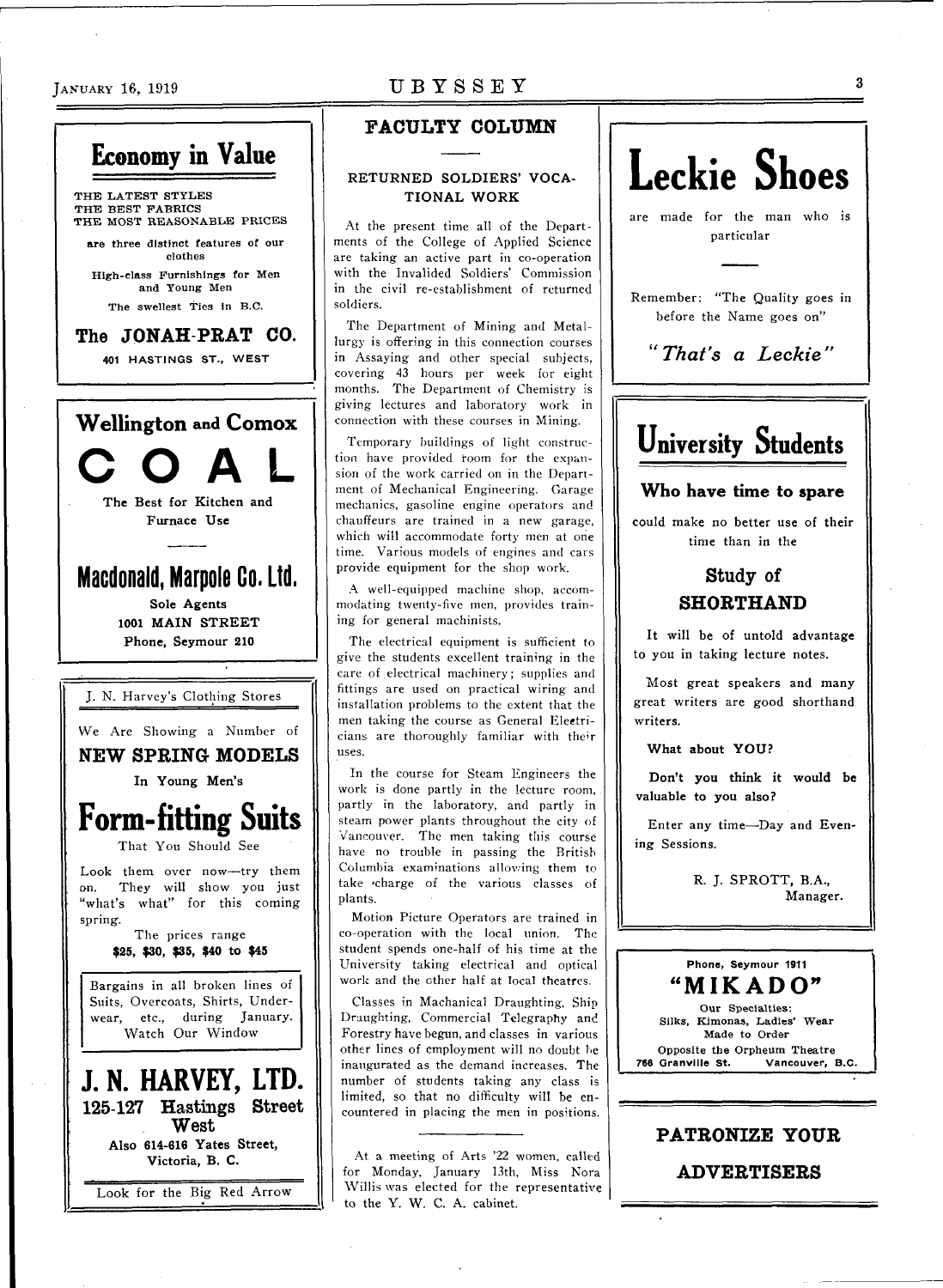29th **ANNIVERSARY SALE Clubb & Stewart Limited 309 to 315 Hastings Street, West**  are offering some great bargains in Men's and Young Men's Suits and Overcoats. They are great values as prices go today. **BOYS' DEPARTMENT**  Great bargains are being offered in Boys' Coats, Overcoats and Suits. **Phone, Sey. 8380 The Northern Life Assurance Company of Canada is a good Company to Insure with** 



# **The Canadian Bank of Commerce**

Capital - - - \$15,000,000 Reserve - - - \*13,500,000 THRIFT AND SECURITY

Open a Savings Account with The<br>Canadian Bank of Commerce. If more<br>convenient, accounts may be opened<br>and deposits made by mail.

Ten Branches in Vancouver District,<br>including the following, which are in

the vicinity of the University:<br>Fairview—Corner Sixth Avenue and<br>Granville

Kitsilano—Corner Fourth Avenue and<br>Yew Street

Mount Pleasant—Corner Eighth Ave.<br>and Main Street

# $\overline{U}$  B Y S S E Y  $\overline{Y}$  JANUARY 16, 1919

# **UBYSSEY**

Issued every Thursday by the Publications Board of the University of British Columbia. Extra mural subscriptions, \$2.00 per session. For advertising rates, apply Advertising Man-ager.

| EDITORIAL STAFF:             |  |  |  |  |
|------------------------------|--|--|--|--|
| Editor-in-Chief A. Shaw      |  |  |  |  |
|                              |  |  |  |  |
|                              |  |  |  |  |
|                              |  |  |  |  |
| Military EditorC. P. Leckie  |  |  |  |  |
| Exchange Editor  Miss A. Ure |  |  |  |  |
| <b>BUSINESS STAFF:</b>       |  |  |  |  |

| Business Manager W. J. Allardyce |  |  |
|----------------------------------|--|--|
| Advertising ManagerJ. N. Weld    |  |  |
| Circulation Manager J. G. Fraser |  |  |
|                                  |  |  |

Editor for Week................ Miss M. Browne

# NEED FOR LITERARY ARTICLES

There seems to be a general impression abroad that the Ubyssey is simply a chronicle of college events and activities and that literary material is not desired. This is certainly not the case; the publication is of course primarily a newspaper, but it is a very poor sort of newspaper that does not also contain a few articles of a literary nature. The best publications of all countries are usually noted for their high literary tone as well as for the validity of the news they contain, and we as a university should certainly aim at the best.

The general trend of thought in any university and the creative ability of the men and women within its walls are reflected in the student publication as in every other activity. Items of news, no matter how well written they may be (and it is very important that they should be well written), can never give an adequate, conception of the intellectual capacity of the college as a whole.

Students owe a duty to the weekly publication, as it is not desirable that all articles should be written by the members of the board. It is true, with examinations in the near future, no one has much time to devote to extra work, but exams, are not always with us, and a spare hour could not be more profitably employed than by writing a short literary article for The Ubyssey.

The mere writing does us infinitely more good than we imagine; it has been stated that more good writers emanate from Oxford than any other university, because the students are required to spend a great deal of time in practising the art. Of course practice alone cannot make writers, but it will go a long way towards the accomplishment of a certain degree of perfection.

There are many subjects which provide excellent literary material and which will suggest themselves to the intelligent

student. Short reviews of new novels and plays (provided these are worthy of review) are always acceptable, as they help to keep us in touch with matters that should lie important to every university man and woman. In the present issue of The Ubyssey we are fortunate enough to publish under the dramatic section an article of the type desired: it is to be hoped that many of a similar nature will be received in the future.

Let every student of ability try to raise the standard of the weekly publication by doing his or her part; let us see that each issue will contain at least one or two literary articles of value as well as the usual news items. We want a paper of which we may be justly proud,, worthy of the name of a university publication and fit to rank with others of merit.

# **CORRESPONDENCE**

(The Editors accept no responsibility for statements made in this column. Letters must be accompanied by the names of the writers. All letters must be written on one side of page only, and if typewritten must be double spaced.)

Owing to lack of space, a number of letters have been held over till the next issue.

Vancouver, Jan. 14, 1919.

The Editor "Ubyssey," Dear Sir: I would like, with your kind permission, to be permitted, through the medium of your paper, to address the students of Arts and Science '20, '21 and '22.

On Friday evening, January 10, the annual Arts' dance was held in the Auditorium, and according to the newspaper reports it was the "best ever." I feel sure that no University student present at that function will, in spite of the reports, consider it an event worthy of our institution. In fact, I believe we will all agree that a public dance held in a down-town hall could not have been much worse. This being the state of affairs, I feel it my duty to try and convince the students who will in the next few years be guiding the policy of our Alma Mater that the Arts dance, which, having a precedent from Old McGill, should nevertheless become a thing of the past.

Irrespective of the class of people that have been attending our dances, do you think that the University should give a dance to the general public? I feel that we might find means a little more befitting our University to entertain the general public, if we think it is necessary.

The Arts Men's Under-graduate Society have been violating the spirit of their constitution in the past by giving the dance. It is the duty of this society to "promote the general interests of its members in so far as it is permitted to do so by the Alma Mater." The Arts dance gives very little consideration to the student body. True, it renders financial aid to the Alma. Mater, but surely it is not the wish of any student that our Alma Mater Society should become contaminated for the sake of a few paltry dollars.

Our student enrollment has now reached a point where we [have.no a](http://have.no)ccommodation for outsiders at any of our functions. Why could we not confine our large functions to our own students and members of the Alumni? True, it can be and is argued that if it were the ruling very few would attend, for it has not been customary in the past for college men to bring college women. If this is the argument, then there is all the more reason why the ruling should be enforced. Some of our men may then realize they owe a duty to their fellow-students.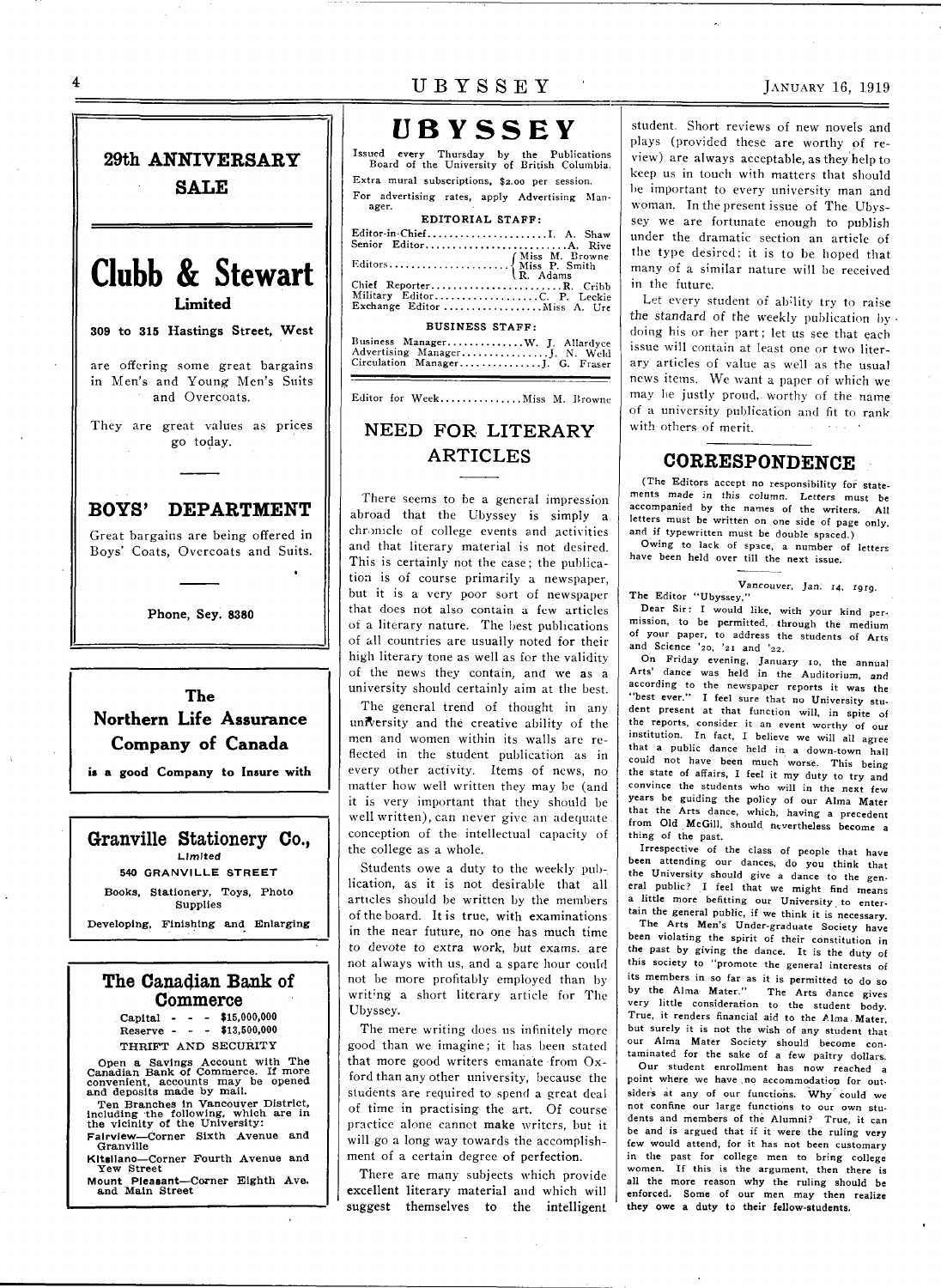The Art of Speaking Debates, Speeches, Play-parts, Recitations Coached

Special rate on single lessons to<br>U.B.C. Students<br>  $\frac{1}{2}$  =  $\frac{1}{2}$  =  $\frac{1}{2}$  =  $\frac{1}{2}$  =  $\frac{1}{2}$  =  $\frac{1}{2}$  =  $\frac{1}{2}$ HELEN BADGLEY

**Suite 23, 709 Dunsmulr Street Phone, Sey. 6535Y** 

### Mrs. A. L. Richardson, **L. R. A. M.**

Pupil of Tobias Matthay Formerly Professor of Piano and<br>Lecturer at McGill University, Mont-<br>real, and Midland Institute, Birming-<br>ham, England. **Studio, 709 Georgia Street, West** 

**Phone, Seymour 8519L** 

**VIOLONCELL O**  MISS MAUDE SCRUBY **A.R.C.M., L.R.A.M.** 

Receives Pupils, Ensemble Classes, Concerts, Recitals. Visits Vancouver weekly (Tuesdays). **Studio: 709 Georgia Street Telephone, Bay. 189** 

# CUSICK

SERVES GOOD EATS

**692 BROADWAY, WEST VANCOUVER, B.C.** 

## EASTMAN KODAKS

Developing and Printing Copying and Enlarging

CAMERA AND ARTS **610 GRANVILLE STREET**  R. P. DUNNE, Mgr.

# LUXENBERG

**Importer Ladies' Exclusive Garments**  Our Prices are Moderate for Quality Shown **Phone, Seymour 1593 629 Granville St., Vancouver, B.C.** 



DENTS FOWNES PERRINS

Ladies' and Men's

**E. CHAPMAN**  545 Granville Street

# $J$ ANUARY 16, 1919 UBYSSE Y

In view of the above facts, and the knowledge of the disgraceful conduct evident at the Arts dance, I feel sure that you, as members of the Alma Mater Society, will next year do all in your power to make the Arts dance, if given, a purely student affair, and see to it that no students act in any manner unbecoming to our Alma Mater. Yours respectfully,

W. G. SUTCLIFFE.

Pres. Alma Mater Society.

Editor "Ubyssey":

Isn't "L"Homme Indigue" funny? I think his letter is a scream.

PUELLA INNOCENTIA.

To the Editor of "Ubyssey."

Dear Sir: I read with amazement, mitigated by compassion, your amazing attack on the masterpiece chosen by the Players' Club for their spring production, It seems scarcely credible that anyone who has carefully read this play could make such absurd comments.

Your criticisms seem to be levelled against the character of the author and the moral attitude of the play. The first point I shall pass over as unworthy of discussion. If standard works are to be judged by the morality of their authors, then our literature would be sadly depleted.

As for the second charge, I am entirely in agreement with you that the play was written primarily to amuse. If we went to acquire only 'higher education" through the stage, we do not attend Gilbert and Sullivan's operas nor any other exhilarating and piffling productions which for years have been drawing immense audiences from all ranks of life in London and New York. We even exclude the great Shakespearian comedies for fear they upset the gravity of our thoughts. I venture to say ninety per cent, of our great plays aim not at "higher education," but at wholesome amusement, which in itself is highly beneficial. I am even inclined to think it would do you good, Mr. Editor, to relax your ponderous solemnity with an occasional laugh.

It is possible, sir, that there are a few who, with yourself, may judge these excellent lines to be but slightly more enjoyable than the entertainment of a cabaret, but I seriously doubt that the great majority of our audience will be in a position to make these comparisons. I venture to say it is not only the much-condemned "society" who will appreciate this play, but, if we are only fortunate enough as to be able to do justice to it, the whole audience cannot fail to be highly gratified at the selection.

I shall not attempt to detail the merits of this play, as even greater dramatic critics than yourself have given it the highest commendation. I regret that your criticism is destructive in its character to such an extent that the Greek classics, the Shakespearian plays and the most famous modern productions are to be debarred. I have no doubt, Mr. Editor, that the Players' Club would welcome a practical suggestion; or why not produce an original "masterpiece? G. W. S.

### Vancouver, Jan. 13.

Editor "Ubyssey."

Dear Sir: As the article entitled "The Spring Play" appears on the so-called editorial page of The Ubyssey, we are led to suppose that it; voices the opinion of the Editorial Board. May we be allowed to congratulate the writer on his knowledge of Oscar Wilde. From what he says, one would credit him with having read almost the whole of one play, but not more; not more, by any means. Of course, everyone knows that a knowledge of one play is all that is necessary in order to judge the author's powers. In the case of Shakespeare, his reputation as a drama-

(Continued on Page 6)



Head Office: **48 HASTINGS STREET, EAST VANCOUVER, B.C. Phone, Sey. 988 and 672 728 GRANVILLE STREET Phone, Sey. 9513** 

 $\tilde{5}$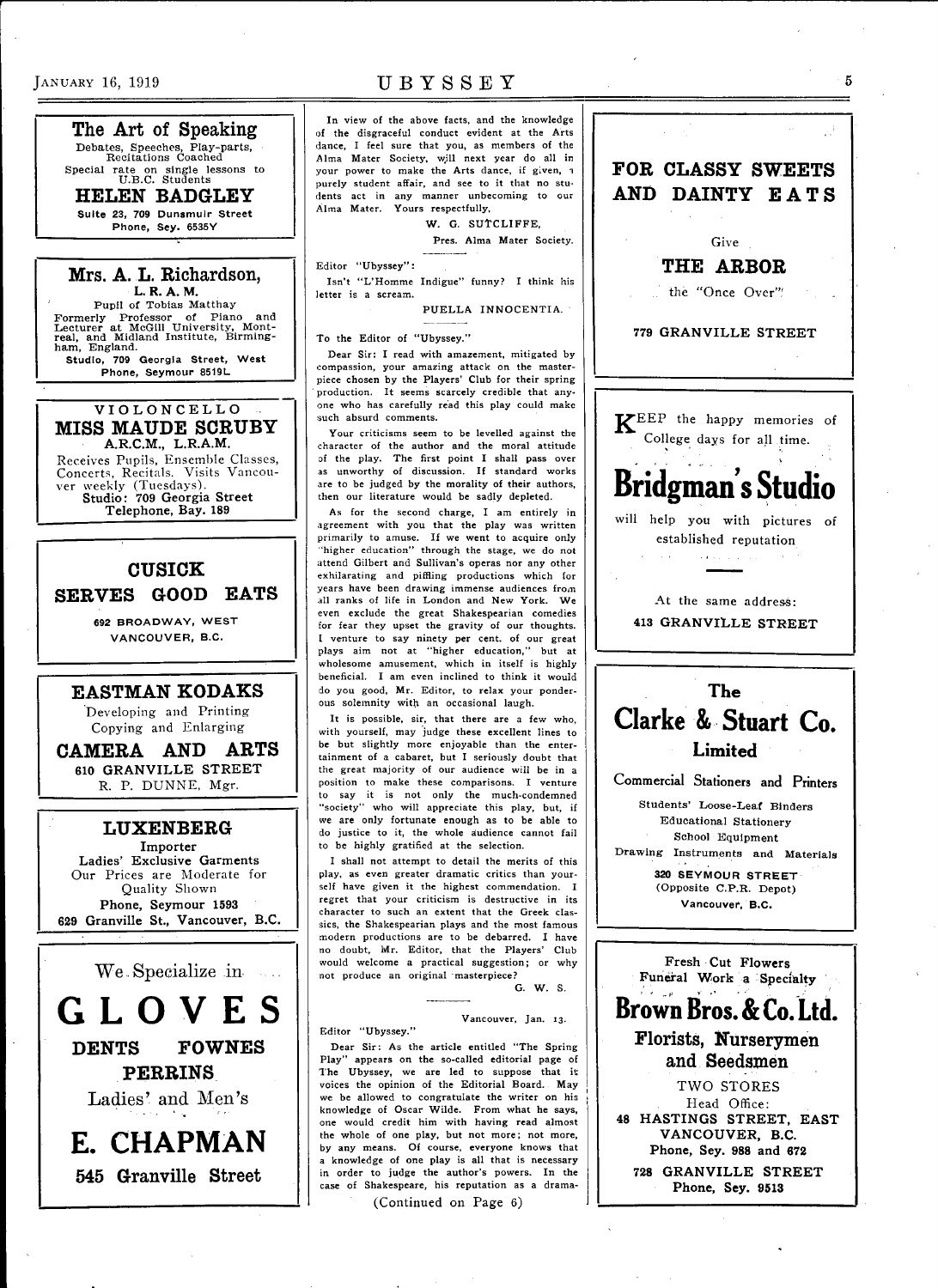# UBYSSEY JANUARY 16, 1919

# **WIS E YOUN G ME N AN D WOME N**

Secure Life Assurance Protection Early in Life Apply for Yours in Canada's Largest Life Company Talk with Macfadyen!

# **SUN LIFE ASSURANCE** CO. **Rogers Building, Vancouver, B.C.**

**Next Time TRY THE BUNGALOW**  For Light Refreshments,

Ice Cream and Candies at

**774 Granville Street** 



**The Hosiery Specialist** 

**6 2 8 Granville Street** 

**VANCOUVER, B.C.** 

# **EXCLUSIVE COSTUMIERES**

For Women, Misses and Children



**575 GRANVILLE STREET** 

**R.€.Purdy,£tO.** 

Famous Chocolates **and**  Home-Made Candies

Afternoon Teas and Light Lunches Ice Cream and Drinks of all kinds



## **CORRESPONDENCE**  (Continued from Page 5)

tist would not suffer if the critic had read only, say, "Love's Labors Lost."

The writer has certainly had experience in selecting plays for the Players' Club; he speaks so glibly of the wealth of drama from which they may be selected. Naturally he knows that any good play is suitable for amateur production, and that all groups of amateurs are the same. They have no limitations, limitations be-<br>ing confined to professionals. When all the ing confined to professionals. committee has to do is find out the very best plays and take any one of them, it is strange that they find their task so onerous; people of fairly average intelligence, too! Perhaps all the wealth of drama of the ages is not contained in the U.B.C. library, and it may be difficult just to lay hands on it. Then we must take into consideration the fact that students are queer people, and that there may be some slight possibility that this year's talent in the Players' Club is not such as to enable them to present a soulstirring drama with a lofty moral. Miss Anglin is, unfortunately, only an honorary member.

However, these are mere paltry excuses, and before closing we must congratulate the Board on the possession of a moral dramatic critic with such lofty literary views.

Query—Why is The Ubyssey the reverse c! literary?

### INTERESTED.

[Possibly by the efforts of the "so-called" •orrespondents the literary qualities of The Ubyssey will be "reversed."—Ed.]

Editor "Ubyssey,"

Dear Sir: Through the medium of the correspondence columns the Students' Council wishes. to draw the attention of the students of the University to the disgraceful conduct of some of our invited guests and also of some of our own students at the Arts dance. It has always been the general opinion that young people arrived at University age know how to conduct themselves at a social function, yet apparently this is a delusion. ' To be specific, the Council would point out four misdemeanors occuring at the Arts dance for which no excuse can be givendiscourtesy to our patronesses, improper dancing, smoking in the ballroom, and misbehaving in connection with the serving of refreshments. Have the students and guests of the University no respect for themselves that they act uncivilly to the ladies who so kindly act as our chaperons? Do the couples who "bear hug" at a college dance, whether they be guests or students, consider how seriously this reflects on the University? Is it necessary that some of the young men present at our dances should smoke in the ballroom, or that they should fight over the refreshments like animals? Surely this rowdyism is unbecoming to the University.

The Students' Council has already appointed committee to draw up a resolution governing the limitation of attendance at, and the proper conduct of, college functions. Such behavior as took place at the Arts dance will not be tolerated for a moment in our University, which stands for the best in ideals for the community, not for vulgarity and misbehavior. It is the duty of each and every member of the Alma Mater Society to put an end to these misdemeanors at once.

Respectfully submitted to the Alma Mater Society.

THE STUDENTS' COUNCIL.

# **SONNET**

The strong blast of the Autumn wind sweeps by,

Whirling aloft the last parched yellow leaf,

Sobbing over the roof-tops, wails with grief

At Summer gone; piling the clouds on high

Tier above billowed tier, straining the eye

To pierce the infinite depths of fleecy white,

Hurled Eastward by the wind's supernal might,

Leaving the West a royal sunset sky.

There is a time within the minds of men

All things seem revelling in rebellious thought,

Passions, ambitions, earthly aims as naught,

And no hope in a future past our ken; Save at the day's end, in the sunset light,

Is the sweet promise of Eternal Night.

As the Freshman sees it: Shoe shine 5c.

As the Senior reads it: Pedal teguments lubricated and illuminated by the finite, quintiple, segmental, fractional portion of one dollar.

Mother: Dorothy, you shouldn't go to the dance in this rain. You know, your rubbers leak.

Dorothy: That's all right. I have pumps inside of them.

# EDWIN **J. GALLOWAY**

New and Old Book Shop

Specialists in University Books



For Birthday Gifts

**Granville Street Near Robson**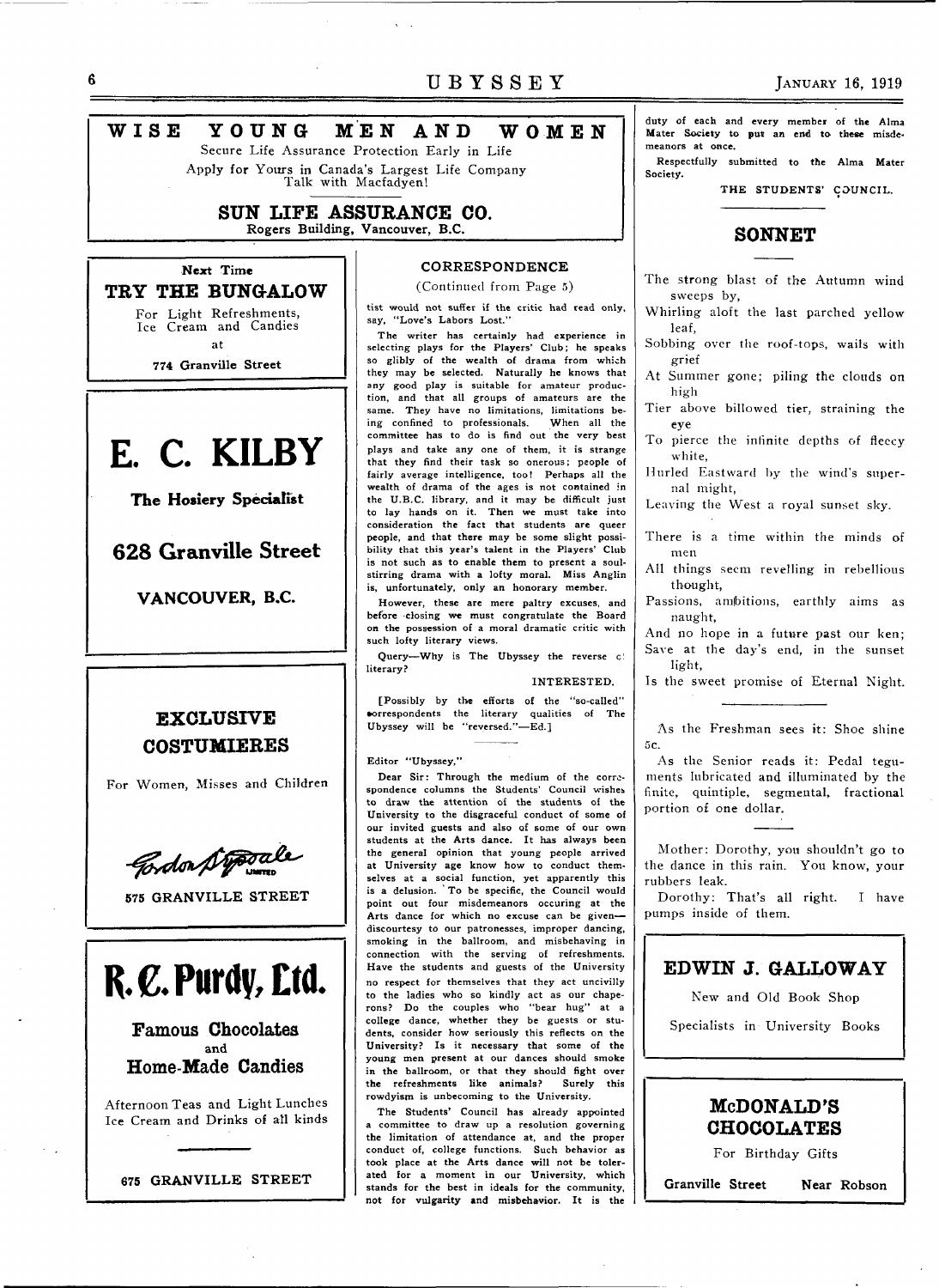# **JANUARY 16, 1919** UBYSSEY

# **SHIRTS**

FOR EVERY PURPOSE FOR EVERY PERSONALITY FOR EVERY PURSE

> New weaves And colors

**\$1.50 to \$12** 

# **Potts** *\$* **Small**

**LIMITED** 

**Cor. Granville and Pender SEY.164 3** 

Branch Stores: **57 Hastings Street, West Phone, Sey. 2313 932 Granville Street Phone, Sey. 8723**  Victoria Branch: **1232 Government Street Phone 4742** 

# **U.Morimoto&Co.**

Direct Importers of

Japanese Fancy Goods

Ladies' Wear Made Special to Order

Hemstitching by Measure

Manufacturers of "Bamboo Knitting Needles"

Main Store : **673 GRANVILLE STREET VANCOUVER, B.C. Phone, Seymour 6410** 

# DRAMA

New York theatre-goers have had, during the past Christmas season, the pleasure of seeing the latest production from the pen of Sir James Barrie, and one in which, if we may believe the critics, the dramatist has attained the height of his genius.

"Dear Brutus" is a fairy play, and it is interesting to know that its author thought it was too fantastic to please a New York audience. The play deals with the workings of Fate and takes its title from Cassius' philosophical remark, "The fault, dear Brutus, is not in our stars, but in ourselves, that we are underlings." The scene is laid in the home of a Mr. Lob, where are gathered a group of disappointed mortals, each of whom has reached middle age and looks back with passionate longing to the person he might have been. Mr. Lob, a delightful character, is a reincarnation of Puck, disguised in modern dress. It is midsummer night, and at twelve o'clock the rose garden changes into the forest of Might-Have-Been, and he sends his guests out to become the people they long to be. Here they learn that the fault was in themselves and that they were not the playthings of Fate. The unfaithful husband is married to his affinity and flirts just as violently with his real wife. The thieving butler is a great capitalist, but a thief still.

The most charming scene in the play is that where Dearth, the artist, played by Mr. Gillette, meets in the forest his dreamdaughter. Here all the idyllic tenderness and whimsical humor of Barrie is seen and there is a moment of pathos "which even Barrie has scarcely surpassed," when the mother of this dream-child, a woman who has just seen her own dream shattered, is a witness, and the dramatist allows us to hope that for these two there may be some happiness in store. As the forest fades away, the others, for one moment, see themselves as they really are, but the realization passes quickly from them and. like Bottom, there is only left for them the memory of a dream.

It is tragedy, in spite of the fact that it is a fairy play; but it is tragedy with a great sense of uplift. The man and the woman who met the dream-child in the forest may never see her again, but "they have a consolation higher than life can bring—a consolation of the spirit." It is Goethe who says that there is no true tragedy which does not bring with it a spiritual illumination so great as to assuage the sense of defeat and transfigure death itself. This is the keynote of all great tragedy, and if Barrie has accomplished this, we may well agree with the critics that it is the finest achievement of his dramatic career.

—I. H,



AND WINTER FOOTWEAR are certainly handsome.

For the young woman, the new military heel boot, with cloth or buck tops, in colors of brown, grey, or black.

For the young man, the new shades of tan, with leather or Neolin soles; also smart styles in black.

We have an Expert Fitting Service.



Store"

 $\gamma$